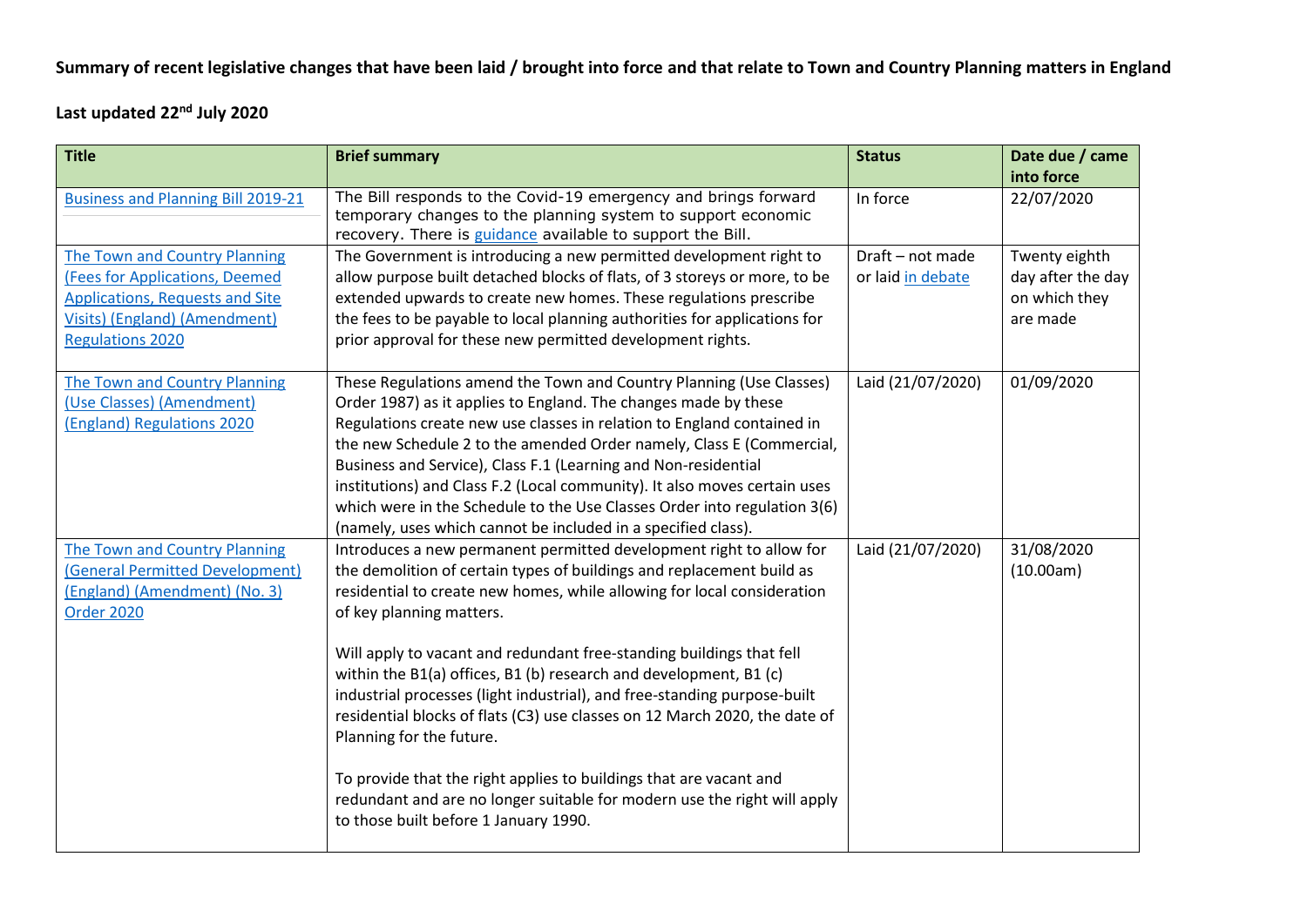| <b>Title</b>                         | <b>Brief summary</b>                                                      | <b>Status</b>     | Date due / came |
|--------------------------------------|---------------------------------------------------------------------------|-------------------|-----------------|
|                                      |                                                                           |                   | into force      |
|                                      | The right provides for the new residential building to be up to 7 metres  |                   |                 |
|                                      | higher than the old to accommodate up to two additional storeys to        |                   |                 |
|                                      | provide additional homes, within a final overall maximum height of 18     |                   |                 |
|                                      | metres.                                                                   |                   |                 |
|                                      |                                                                           |                   |                 |
|                                      | The right allows for local consideration of specific planning matters     |                   |                 |
|                                      | through prior approval.                                                   |                   |                 |
| The Town and Country Planning        | This Order amends the Town and Country Planning (General Permitted        | Laid (21/07/2020) | 31/08/2020      |
| (General Permitted Development)      | Development) (England) Order to introduce a permanent permitted           |                   | (9.00am)        |
| (England) (Amendment) (No. 2)        | development right to allow existing houses to be extended to provide      |                   |                 |
| <b>Order 2020</b>                    | more living space by constructing additional storeys.                     |                   |                 |
|                                      | Introduces permanent permitted development rights to allow the            |                   |                 |
|                                      | construction of additional storeys on free standing blocks and on         |                   |                 |
|                                      | buildings in a terrace that are houses or in certain commercial uses, and |                   |                 |
|                                      | in mixed uses with an element of housing, to create additional self-      |                   |                 |
|                                      | contained homes.                                                          |                   |                 |
|                                      |                                                                           |                   |                 |
|                                      | The right applies to houses built since 1 July 1948 and 28 October 2018.  |                   |                 |
|                                      | The right is subject to obtaining prior approval from the local planning  |                   |                 |
|                                      | authority                                                                 |                   |                 |
| <b>The Town and Country Planning</b> | Amends the Town and Country Planning (London Spatial Development          | Laid (21/07/2020) | 12/08/2020      |
| (Spatial Development Strategy)       | Strategy) Regulations 2000 and the Combined Authorities (Spatial          |                   |                 |
| (Coronavirus) (Amendment)            | Development Strategy) Regulations 2018 to remove, on a temporary          |                   |                 |
| <b>Regulations 2020</b>              | basis, the requirements on the Mayor of London and combined               |                   |                 |
|                                      | authorities with spatial development strategy making powers to make       |                   |                 |
|                                      | certain documents available for physical inspection and to provide hard   |                   |                 |
|                                      | copies on request. The temporary modifications will only apply until 31   |                   |                 |
|                                      | December 2020. The documents will, instead, need to be made available     |                   |                 |
|                                      | on the relevant authority's website.                                      |                   |                 |
| <b>The Infrastructure Planning</b>   | The Infrastructure Planning (Publication and Notification of Applications | In force          | 22/07/2020      |
| (Publication and Notification of     | etc.) (Coronavirus) (Amendment) Regulations 2020 amend, on a              |                   |                 |
| Applications etc.) (Coronavirus)     | temporary basis, certain requirements placed on applicants (and the       |                   |                 |
| (Amendment) Regulations 2020         | Secretary of State, where appropriate) to make certain documents          |                   |                 |
|                                      | available at places, including in the vicinity of a proposed project for  |                   |                 |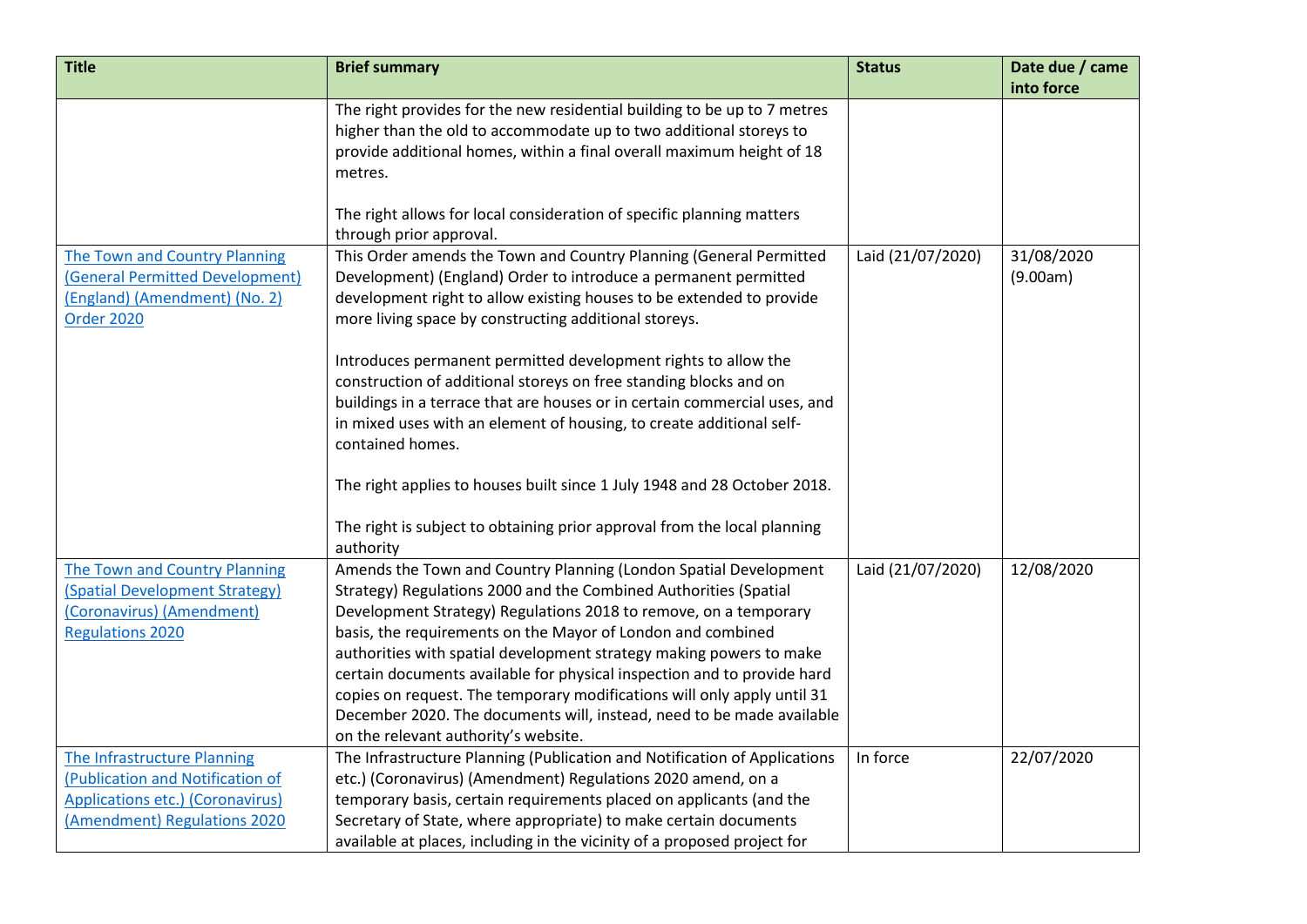| <b>Title</b>                                                                                                           | <b>Brief summary</b>                                                                                                                                                                                                                                                                                                                                                                                                                                                                                                                                                                                                                                                                                                                      | <b>Status</b> | Date due / came<br>into force |
|------------------------------------------------------------------------------------------------------------------------|-------------------------------------------------------------------------------------------------------------------------------------------------------------------------------------------------------------------------------------------------------------------------------------------------------------------------------------------------------------------------------------------------------------------------------------------------------------------------------------------------------------------------------------------------------------------------------------------------------------------------------------------------------------------------------------------------------------------------------------------|---------------|-------------------------------|
|                                                                                                                        | inspection. The amendments provide for the guidance. The<br>amendments will apply until 31st December 2020.                                                                                                                                                                                                                                                                                                                                                                                                                                                                                                                                                                                                                               |               |                               |
| The Community Infrastructure Levy<br>(Coronavirus) (Amendment)<br>(England) Regulations 2020                           | New regulations make provision to enable a CIL collecting authority (in<br>certain circumstances and if it is considered appropriate), to defer CIL<br>payments, to credit late payment interest accrued, and to disapply, for a<br>limited time, late payment interest and surcharges for late payment.<br>These provisions are a time limited response to the economic impact of<br>coronavirus and will only apply in respect of small/medium sized<br>developers.                                                                                                                                                                                                                                                                     | In force      | 22/07/2020                    |
| The Town and Country Planning<br>(Local Planning) (England)<br>(Coronavirus) (Amendment)<br><b>Regulations 2020</b>    | Amends the Town and Country Planning (Local Planning) (England)<br>Regulations 2012 to remove, on a temporary basis, the requirements on<br>local planning authorities to make certain documents available for<br>inspection at premises and to provide hard copies on request. The<br>temporary modifications will only apply until 31 December 2020. The<br>documents will still need to be made available on the local planning<br>authority's website.                                                                                                                                                                                                                                                                                | Part in force | 16/07/2020<br>& 12/08/2020    |
| The Environmental Assessment of<br><b>Plans and Programmes</b><br>(Coronavirus) (Amendment)<br><b>Regulations 2020</b> | Amend the Environmental Assessment of Plans and Programmes<br>Regulations 2004 on a temporary basis until 31st December 2020.<br>Modifies requirements placed on responsible authorities and the<br>Secretary of State for documents relating to strategic environmental<br>assessment ("SEA") to be available for physical inspection by members<br>of the public at an address, for consultees to be informed of that<br>address and for a copy of those documents to be available to be<br>obtained from that address. This instrument will temporarily replace<br>this with a duty to make the documents available for online inspection,<br>and for consultees to be informed of the website address where this can<br>be inspected. | In force      | 16/07/2020                    |
| The Health Protection (Coronavirus,<br>Restrictions) (No. 2) (England)<br><b>Regulations 2020</b>                      | Amends the Health Protection Regulations to allow indoor gatherings of<br>more than 30 persons which are able to take place in places which are<br>not private dwellings from 4 July and has published guidance on the safe<br>use of council buildings.                                                                                                                                                                                                                                                                                                                                                                                                                                                                                  | In force      | 04/07/2020                    |
| <b>Ministerial Statement</b><br>Planning update: Written statement<br>- HLWS311                                        | Sets out supporting temporary measures to the Business and Planning<br>Bill that the Government proposes to ensure the planning system<br>continues to operate effectively (some are now reflected in the<br>legislative provisions above and below).                                                                                                                                                                                                                                                                                                                                                                                                                                                                                     |               | 25/06/2020                    |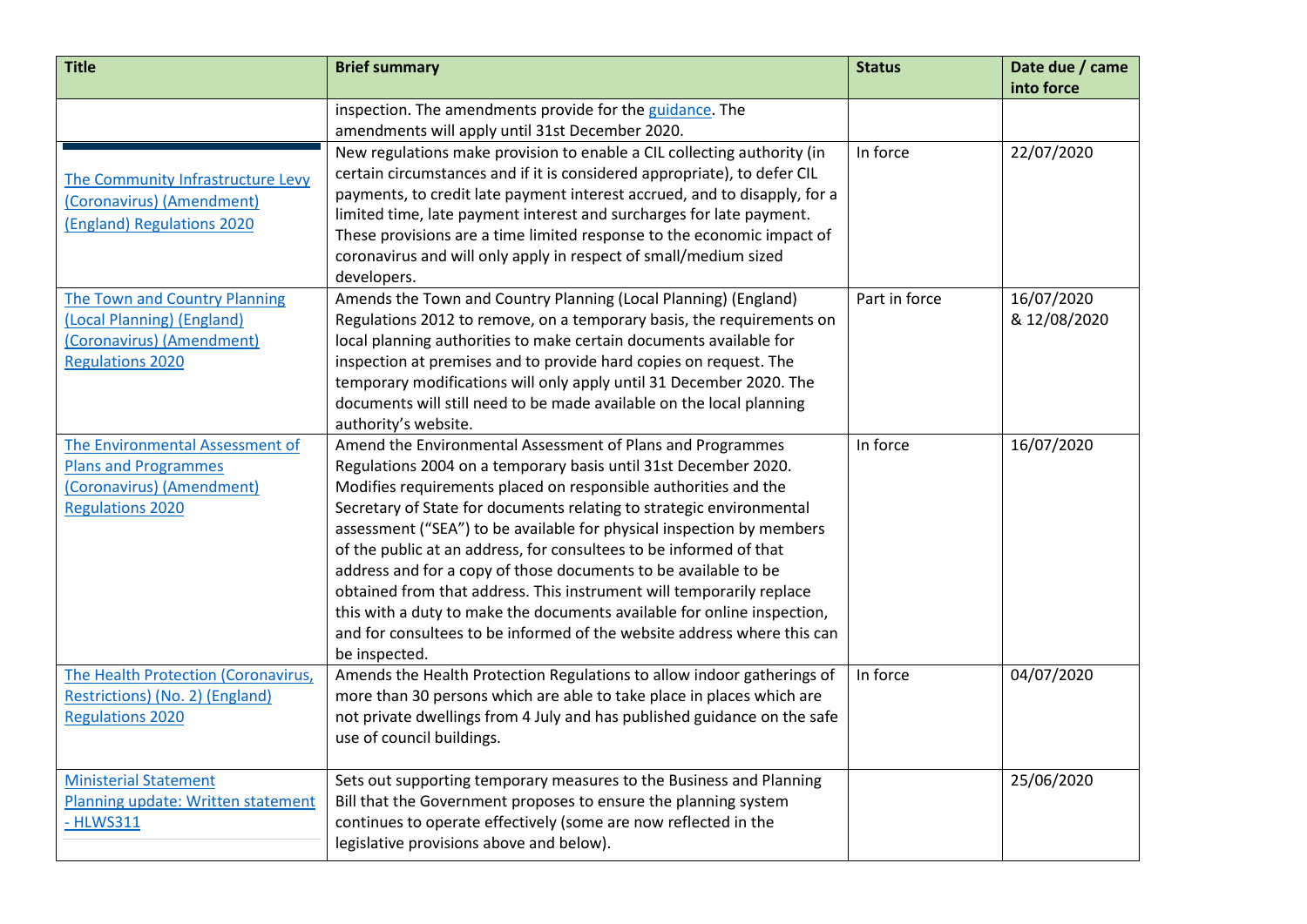| <b>Title</b>                            | <b>Brief summary</b>                                                    | <b>Status</b> | Date due / came |
|-----------------------------------------|-------------------------------------------------------------------------|---------------|-----------------|
|                                         |                                                                         |               | into force      |
| The Town and Country Planning           | Amend the Town and Country Planning (General Permitted                  | Part in force | 25/06/2020 and  |
| (Permitted Development and              | Development) (England) Order 2015 to allow development to assist in     |               | 01/08/2020      |
| <b>Miscellaneous Amendments)</b>        | supporting the Government's economic renewal package following the      |               |                 |
| (England) (Coronavirus) Regulations     | coronavirus outbreak. They provide an additional allowance for the      |               |                 |
| 2020                                    | temporary use of land from 1st July 2020 to 31st December 2020. They    |               |                 |
|                                         | also introduce a new permitted development right to allow a local       |               |                 |
|                                         | authority to hold a market for an unlimited number of days without the  |               |                 |
|                                         | requirement to submit an application for planning permission.           |               |                 |
|                                         | Introduce a permanent permitted development right to allow additional   |               |                 |
|                                         | storeys to be constructed on existing purpose-built blocks of flats to  |               |                 |
|                                         | create new homes.                                                       |               |                 |
|                                         |                                                                         |               |                 |
|                                         | Amend existing permitted development rights to ensure that new          |               |                 |
|                                         | homes developed through permitted development rights provide            |               |                 |
|                                         | adequate natural light for the occupants.                               |               |                 |
|                                         |                                                                         |               |                 |
|                                         | Amend to limit the compensation liability where a local planning        |               |                 |
|                                         | authority withdraws the new permitted development right to extend       |               |                 |
|                                         | upwards existing purpose-built blocks of flats to create additional     |               |                 |
|                                         | homes by making a direction under article 4 of the General Permitted    |               |                 |
|                                         | Development Order.                                                      |               |                 |
|                                         |                                                                         |               |                 |
| The Town and Country Planning           | Amend, on a temporary basis, certain requirements placed on local       | In force      | 14/05/2020      |
| (Development Management                 | planning authorities and applicants for development requiring an        |               |                 |
| <b>Procedure, Listed Buildings and</b>  | Environmental Impact Assessment (EIA) for publicity and inspection of   |               |                 |
| <b>Environmental Impact Assessment)</b> | documents where the authority or applicant (as the case may be) is not  |               |                 |
| (England) (Coronavirus)                 | able to comply with a particular requirement because it is not          |               |                 |
| (Amendment) Regulations 2020            | reasonably practicable to do so for reasons connected to the effects of |               |                 |
|                                         | COVID-19, including restrictions on movement.                           |               |                 |
|                                         | In order for local planning authorities to continue to make sound       |               |                 |
|                                         | decisions on planning applications during the response to coronavirus,  |               |                 |
|                                         | this instrument gives them more flexibility to meet their publicity     |               |                 |
|                                         | requirements.                                                           |               |                 |